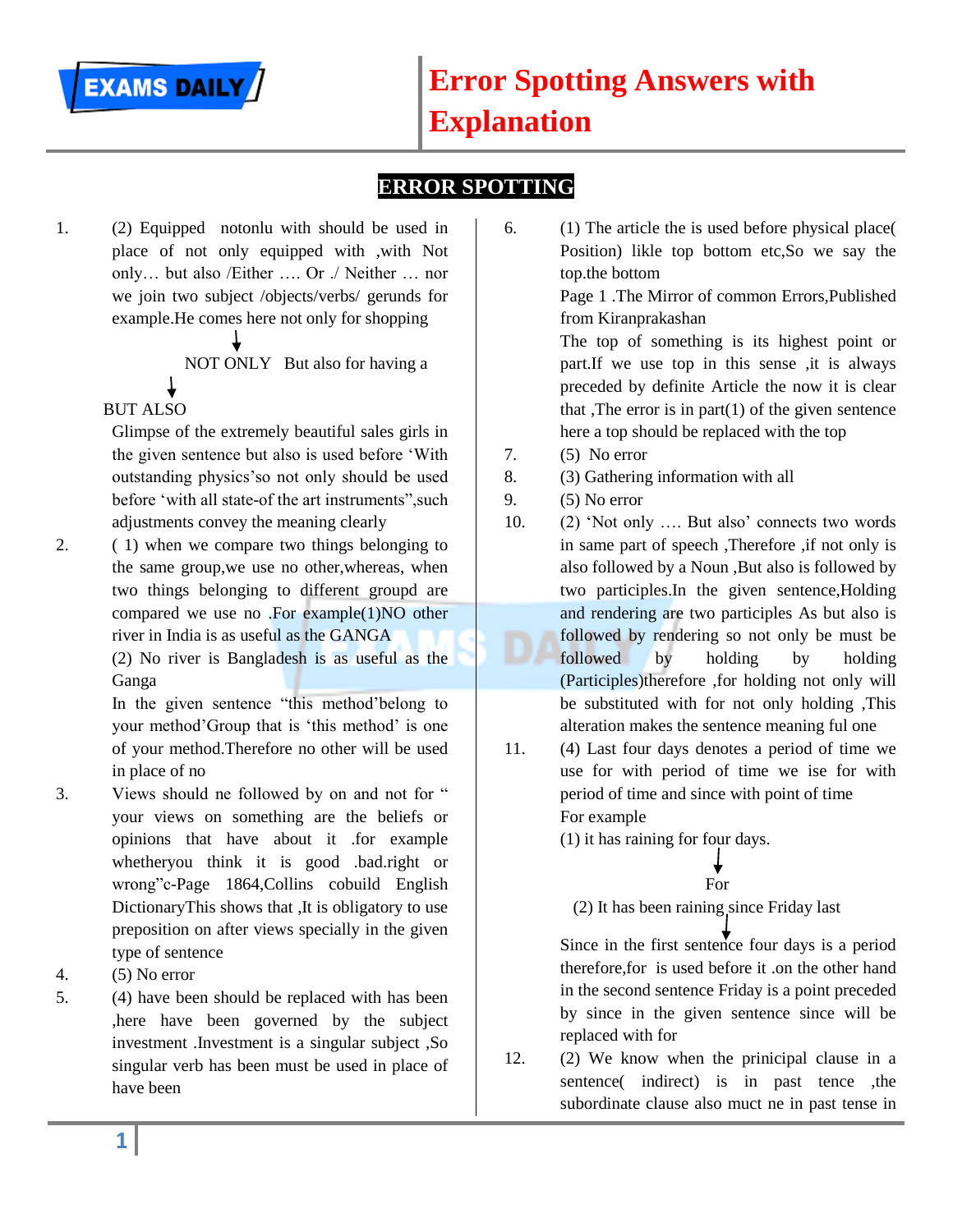the given sentenceI told him ( principal clause) is in past tense so he is must be replaced with he was.

13. (4) One (subject ) is in Third person singular Number,so with one we can use looks,doesetc in the given sentence one look should be replaced with one looks

**EXAMS DAILY** 

14. (3) when the subject of the verb is a relative pronoun care should be taken to see that the verb agrees in Number and person with the anteendent of relative pronoun for example

> 1. Who am your friend will guard your intrest.In this sentence who is relative pronoun and I is its antecedent .it will be wrong to say " I who is your"

> In the given sentence who is a relative pronoun .and the antecedent is those.As those is in plural number,So is should be replaced with are.

- 15. ( 3) for all these years denotes a period of time,so we are working( Present continues )should be replaced with we have been working ( Present perfect continuous)
- 16. (1) In the sentence at the place of you may not know it there should be you not know it,Here present indefinite will be used
- 17. (5) No error
- 18. (4) and Help him in his work
- 19. (4) In the sentence at the place of andhave stay at the station there should be only stay at the station.in the sentence the use of have to is superfluous.
- 20. (4) In the sentence at the place of a distinguished musician there should be is beign guarded by the police
- 21. (5) No Error
- 22. (2) In the sentence at the place of is being guarded by police,Ther should be is being guarded by the police
- 23. (4) The group of words "sea water for instance contains a lot of salt,fresh water contains very little" should be replaced by "sea water for

instance contains a lot of salt fresh water containts a very little " Look at the sentence He has little milk to give you  $(x)$ He has a little milk to give you ( )

- 24. ( 1) the group of words a sparrow has made a nest in kesho"s house should be replaced by sparrow had made nest in kesho's house' Look at the sentence Heena said that he is wrong  $(x)$ Heena said that he was wrong ( )
- 25. (2) Group of words" monopoly for himself should be replaced by "monopoly of himself"
- 26. (2) The group of words "we can be certain that man did not began should be replaced by "man did not begin' Because Do/Does /Did takes first form( v1) Look at the sentenseds: He do goes to market $(x)$ He do go to market( ) Or,He goes to Market ( ) He did not went to market( )

### V2 V2

He did not go to market( )

- 27. ( 5) No error
- 28. (3) The sentence shows past time ,Hence"While he will be going ….Should be replaced by "While he was"
- 29. (2) The use of as and like together in the group of words together as like homogeneous is not proper.Hence either as or like should be used.
- 30. ( 5) No error
- 31. (4) The use of passive is wrong hence"able to perform is correct usage
- 32. (1) The group of words" What to make people should be replaced by " by what makes people
- 33. (1) for showing hanitual truth it is proper to use simple present tense,Hence our customers are always visit" should be replaced by"our customers always visit"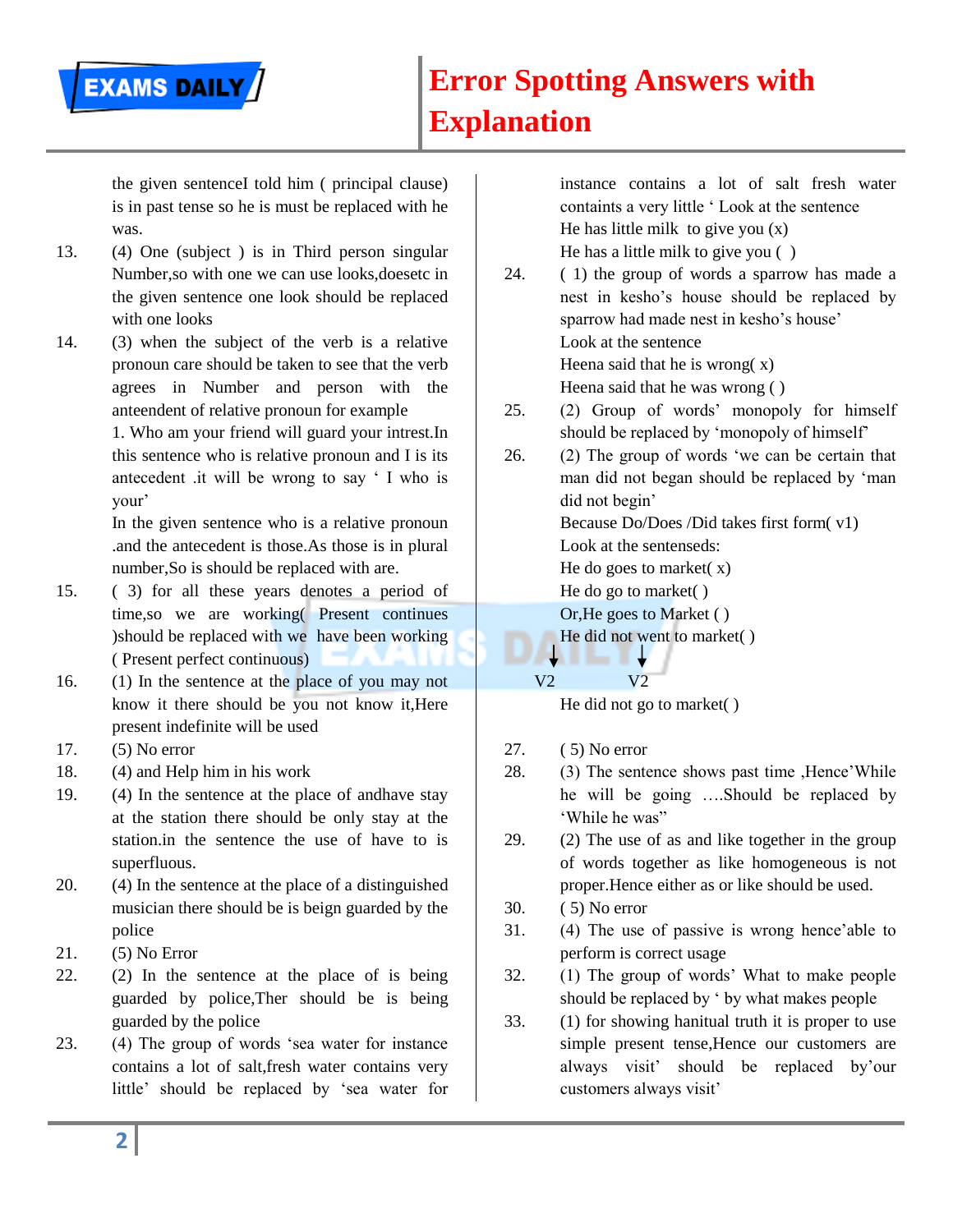

- 34. (5) No error
- 35. (2) The sentence shows past event.Henec the police arrived at the site' should be used in place of the police arrive at the site"
- 36. (1) A habit of is the correct usage
- 37. (5) No Error
- 38. ( 4) Replace "It lacks resources" by "they lack resources as this sentence is related to some people"
- 39. (3) Replace "right and quickly deceision " by right and quick decision as the word "quickly is an adverb that modifies a verb not a Noun
- 40. (2) Preset perfect Tense takes past particlple form a verb,Here the subject is plural.Hence a group of youngsters have lent financial assistance…. Will be the correct scentence
- 41. (4) The Reflexive for of "we" is ourselves"Look sentence :We should not blame ourselves for what happened.Hence replace 'ourself fit' by ourselves fit
- 42. (3) Replace "please have contact us"by" please contact us'
- 43. (5) No error
- 44. (3) Here ,adjective (gerund) i.e and law abiding sectors …. Should be used
- 45. (4) Here ,subject (its stated aim) is singular .Hence curbing inflation has not been achieved should be used
- 46. (3) Here general proposition is evident Hencep preset n simple should be used here
- 47. (4) Here for / in India"s premier educational institutes should be used
- 48. ( 1) Here, alliance…. Should be used…
- 49. (4) Here,Viable for …. Should be used
- 50. ( 4) Here, makes up…. Should be used
- 51. (4) Here to its fold …… Should be used
- 52. (3) Here one in which …. Should be used
- 53. ( 1) It should be rate of increase in place of rate in increase,
- 54. (2) "Is not very encouraging "is the correct expression for the part (2) Here the use of being is redundant
- 55. (4) No error
- 56. (2) To make an unmatched comparison after"as if…" we is were in all tense ,so "as if it were' is the correct expression.
- 57. (3) We cay "Iam proud of my country or proud of something"Proud of is an idiomatic expression,so irrespective of its position it remains the same,Hence "He was proud of should be used in place of "he was proud"
- 58. (4) Rise means upward movement of progress ,come or go upwards for example.the sunrises in the east raise means to lift or move some or something upwardto collect something for example,Our goal is to raise Rs 30 for a new park sign.This shown that something rises on its own and someone raised something( Like fund etc)fund does not rise it is raised.So instead of fund rising ,we should use fund rising ,therefore ,the answer $(4)$
- 59. (4) the word economy is a Noun hence.we cannot use economy gain or economic interest In the given sentence,An adjective must be used before interest so ,Economy is to substituted with economic .The correct sentence is-The pirated technology has not only created strategic dangers but also damaged economic interests.
- 60. (1) To answer this question a proper understanding of the meanings and usages of the words –eminent and imminent is must .see the differences-eminent means noted for position rank or achievement.ForexampleTagore was an eminent author,Imminent means soon to happen or take place,Bose was not afraid of the imminent death,So it is very clear that in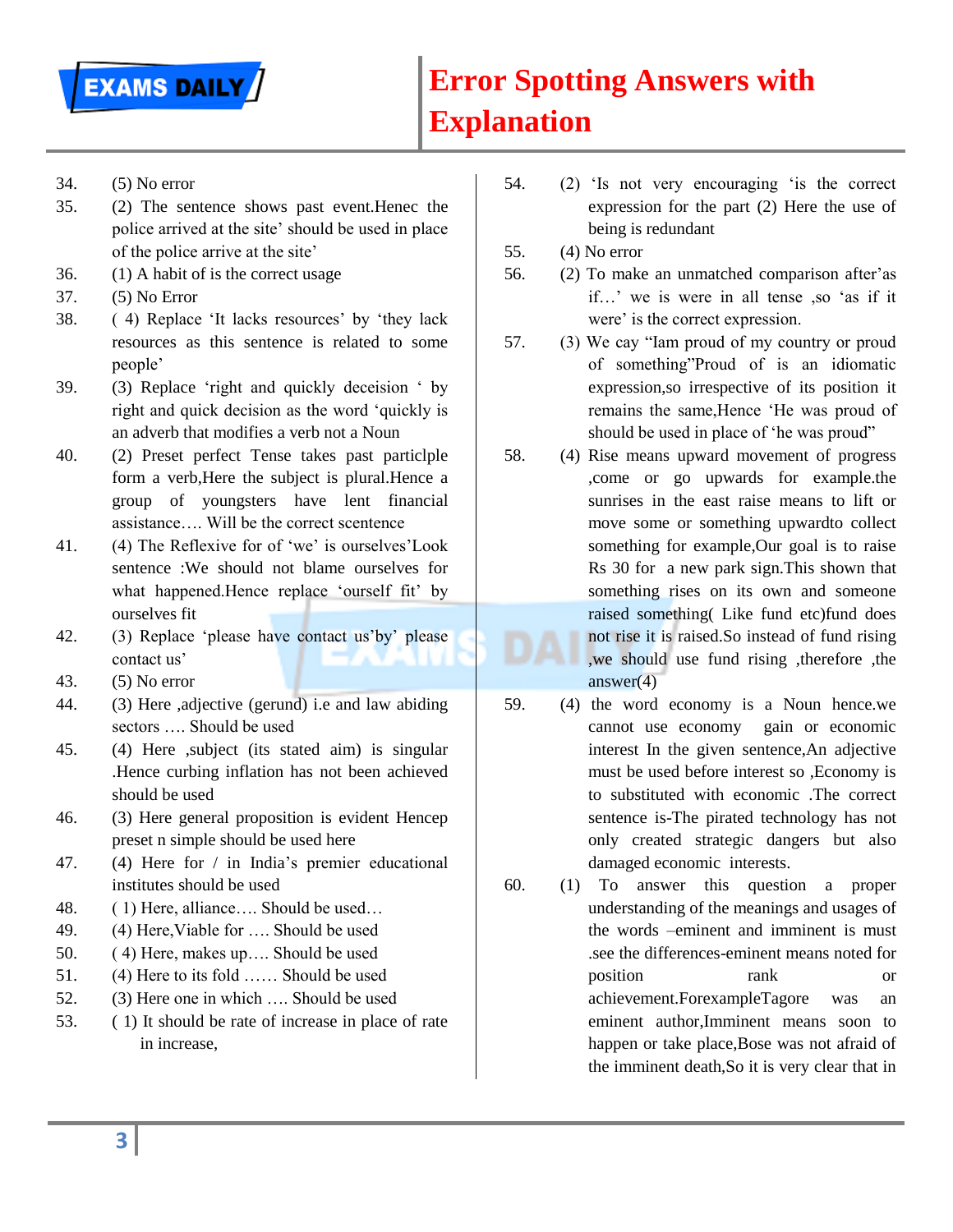the given sentence eminent should be used in place of imminent

61. ( 3) We know that the correct spelling is exploit ,So we should replace exploite with exploit.

**EXAMS DAILY** 

- 62. (5) It seems that the word unsparing is a wrong use here,But unsparing mesns severe or merciless and it is appropriate in the context of the sentence.As there is no error in the given sentence so the answer is (5)
- 63. (3) The structure of some sentences is : Noun+ preposition + Noun+ Preposition +…. In such sentence , the verb is used according to the Number and person of the Noun used before the first preposition for Example

The cost of production of consumer

Singular

Goods in all countries is increasing

Singular

Hence in the given sentence has changed" should be used in place of 'have changed'

64. ( 3) there are some words which always come in pairs and function and conjuction.These are called correclatives,These are : either ….or,neither ….nor…both ….and not only…. Nut also as much…. As.

> The rule behind their use is : the part of speech that is used with the first part must also be used with the other part for example He gave me not only a book but also money

Noun Noun

So, "and also" should be replaced by"but also"

65. (2) If the subject of a sentence be a distributive pronoun ( each /Everyone/either/neither).Then the verb is always singular .For example.

Each of them has come.

Here the use of plural verb will be incorrect. Therefire 'have' should be replaced by has'

66. (1) which time" should be replaced be " when"

67. (4) If "the" or possessive adjectives (your ,our, or their) is used before the word "number" ,the Verb always remains in singular number because in that case "number"does not denote an indefinite number

For Example

The number of girls is increasing in schools. Hence 'have forced' should be replaced by has forced"

- 68. (4) The word "sparingly "should be replaced with rarely
- 69. (1) The word "countrary" is wrongly spelt .The correct spelling is ( contrary)
- 70. (2) The word "Enterprize"is wrongly spelt ,The correct spelling is enterprise'
- 71. (5) No error
- 72. (3) The word "panerama" is wrongly spelt the correct spelling is 'panorama' which means a view of a wide area. A view of a constantly changing scene or series of events
- 73. (2) Here "thing" is singular hence "that is not **Should be used**
- 74. The form of infinitive is :  $To + verb$  ( plural) Hence replace to be expecting 'by' to expect
- 75. (4) the passive form of future indefinite is subject + shall be/ will be +  $v3$  Hence ,replace "something that will decried "by" something that will decried "by something that should be decried"
- 76. (2) Replace group of words"very few people " by a few / many people"
- 77. (3) Replace the word 'luggages' by 'luggage'
- 78. (2) the subjects ( Nouns/ pronouns) connected with along with 'together with 'have the ' verb" according to the number of the first subject here journalist'issingular.Hence singular verb' was' should be used.
- 79. (3) Use affirmative sentence after "until" Look at the sentences: You are not going out until you have finished this, Lets wait until the rain stops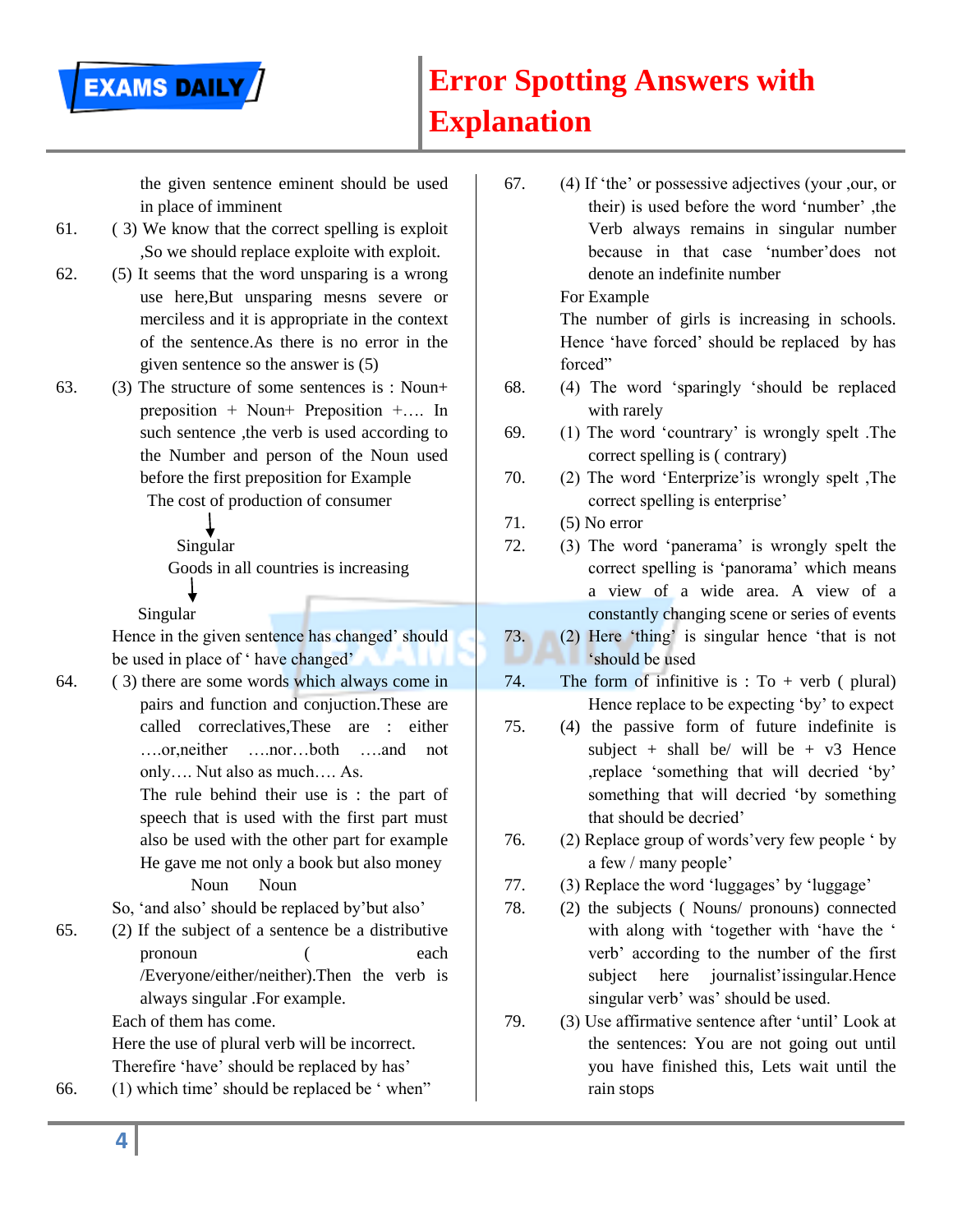

- 80. (5) No error
- 81. (2) who is used to show which person or people you mean,Hence use who"inplace of which"
- 82. (1) if two events ( conditional) are possible in future ,then first one is used in simple present, Hence replace 'If I will meet' by " if I meet"
- 83. (4) Countablee Noun /Pronoun after "all is plural ,Hence replace student in the class"by"students in the class
- 84. (5) No error
- 85. (1) replace the students dressed them" by" the students dressed themselves
- 86. (2) It is wrong to use "the reason " and "due to " together for the same purpose.
- 87. (3) The sentence shows past time,Hence replace 'and spend' quite some time' by' and spent quite some time
- 88. (3) The structure of senctence in present perfect: Subject+ has/ have+ v3( Past participle)Hence has become a very significant subject…. Should be used
- 89. (1) Here she was held guilty ( Noun) of … should be used
- 90. (3) Here… out of sight should be used… Look at the sentence: shee never lets her daughter out of her sight( =always keeps her where she can see her)
- 91. (3) Here,Depsite his success…. Should be used Look: despite  $=$  inspite of Look at the sentences, His voice was shaking despite all his efforts to control it they went swimming inspite of all the danger signs
- 92. ( 4) Here simple present i.e.that reflect their presonaltites…. Should be used
- 93. (3) Here comparative degree i.e can be more effective… should be used
- 94. (2) Here found that those who scored high… should be used,Look at the sentences :

People who called yesterday want to buy the house the author whom you criticized in your review has written as reply

- 95. (2) Here ,in keeping readers at …. Should be used
- 96. (1) Here ,at the moment should be used ,An moment =An exact point in time
- 97. (5) No error
- 98. (3) Here ,In keeping readers at … should be used
- 99. (2) Here ,whether should be used
- 100. (4) Here that should be used
- 101. (3) Here of bravery / taken bravely should be used
- 102. (4) The subject of the sentence "these companies " is plural Hence,to its board members should be replaced by"to their board members'
- 103. (3) Subject of the sentences is is"the scheme" that is singular and it will take singular verb hence'require an additional investment' should be replaced by "requires an additional investment
- 104. (5) No error
- 105. (4) Replace and supervise that new staff as word"arranging" ( present participle) has been used before connective "and"
- 106. (5) No error
- 107. (1) The correct form of idiom is owing to that expresses reason,Hence"Owing the new policy "should be replaced by"owing to the new policy
- 108. (1) Replace "since the lack of by due to lack of"for want/;lack of can also be property used
- 109. (2) Here is used (v3)…. Should be used
- 110. (2) Determiner' a few ' takes plural noun of pronoun,Hence a few company"s should be replaced by 'a few companies'
- 111. (3) Replace group of word"raised to 6.1 percent by "risen" /increased to 6.1 percent